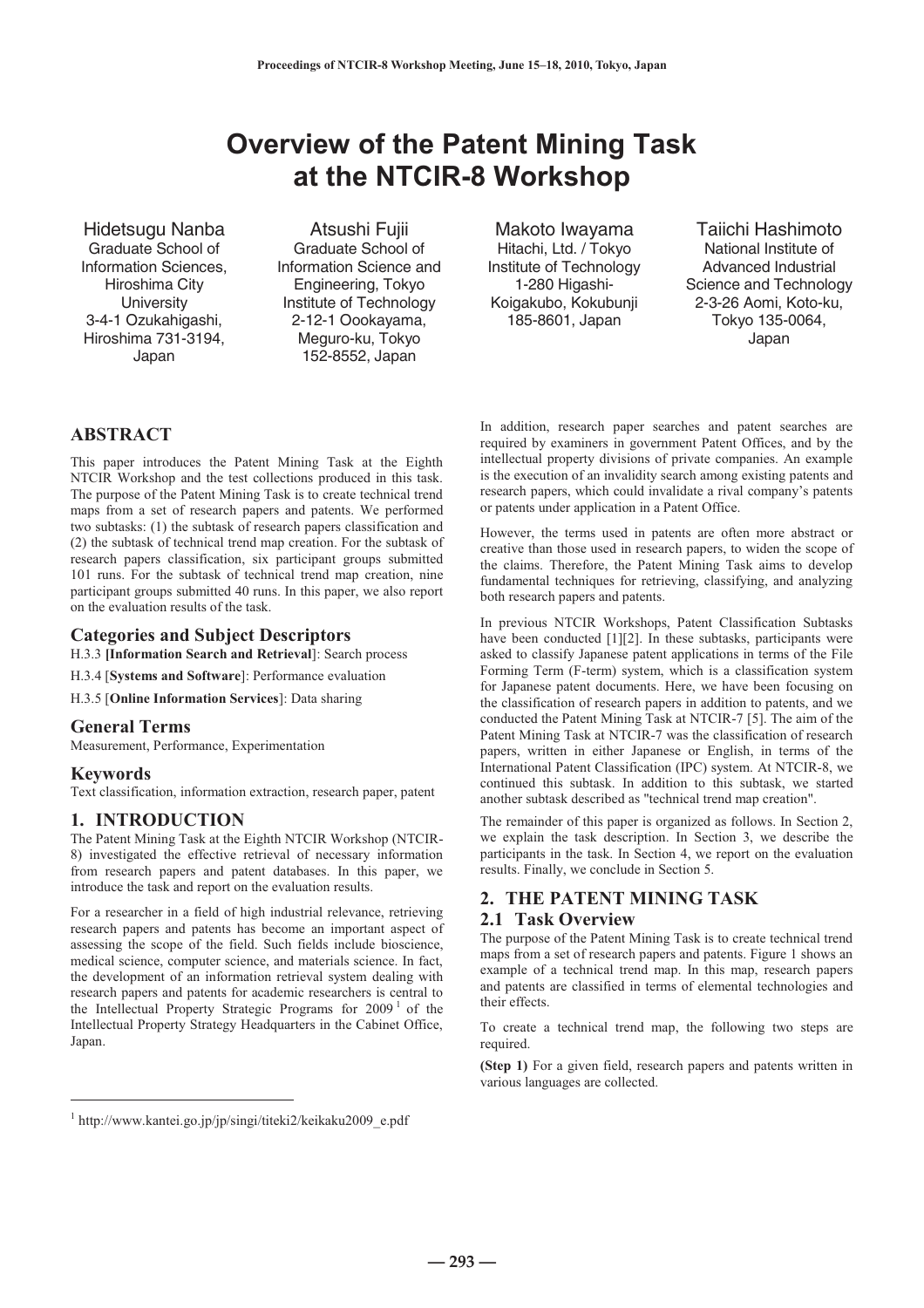|                   | <b>Effect 1</b>                  | <b>Effect 2</b>     | <b>Effect 3</b>                            |
|-------------------|----------------------------------|---------------------|--------------------------------------------|
| <b>Technology</b> | [AA 1993]<br>[US Pat.<br>XX/XXX] |                     | [BB 2002]                                  |
| <b>Technology</b> | [CC 2000]                        |                     |                                            |
| <b>Technology</b> |                                  | [US Pat.<br>YY/YYY] | [US Pat.<br>ZZ/ZZZ1<br>[JP Pat.<br>WW/WWW] |

**Figure 1. An example of a technical trend map created from a set of research papers and patents** 

**(Step 2)** Elemental technologies and their effects are extracted from the documents collected in Step 1, and the documents are classified in terms of the elemental technologies and their effects.

For each of these steps, the following two subtasks were conducted at NTCIR-8.

- Research Paper Classification
- Technical Trend Map Creation

In the following, we describe the details of these subtasks.

# *2.1.1 Subtask of Research Paper Classification*

The goal of this subtask was the classification of research papers into the IPC system, which is a global standard hierarchical patent classification system. One or more IPC codes are manually assigned to each patent, aiming for effective patent retrieval.

This task was to assign one or more IPC codes at subclass, main group, and subgroup levels to a given topic, expressed in terms of the title and abstract of a research paper. An example of a topic is shown in Figure 2. Here, <TOPIC-ID> specifies the topic identification number, and <TITLE> and <ABSTRACT> specify the title and abstract of the re-search paper to be classified, respectively.

# <TOPIC>

<TOPIC-ID> 100 </TOPIC-ID>

<TITLE> DTMF (Dual Tone Multi-Frequency) transmission method for a mobile communication system </TITLE>

<ABSTRACT> A highly efficient speech-encoding scheme called VSELP is adopted for Japanese digital mobile communication systems. However, DTMP (Dual Tone Multi-Frequency) signals are distorted by using this encoding scheme. This paper presents a DTMF signal transmission scheme. DTMF signals are transmitted in the form of call control messages from mobile stations (MS) to the mobile control centre (MCC). In addition, necessary control capabilities in MS and MCC are described. </ABSTRACT>

</TOPIC>

#### **Figure 2. An example of a topic in "English"**

The following tasks were conducted.

Japanese: classification of Japanese research papers using patent data written in Japanese.

English: classification of English research papers using patent data written in English.

In addition to these tasks, we conducted the following more challenging tasks, which required both cross-genre and crosslingual information access techniques.

- z Cross-lingual (J2E): classification of Japanese research papers using patent data written in English.
- z Cross-lingual (E2J): classification of English research papers using patent data written in Japanese.

These four subtasks are summarized in Figure 3.



Comparison and Evaluation

#### **Figure 3. Summary of the subtasks for research paper classification**

# *2.1.2 Subtask of Technical Trend Map Creation*

The goal of this subtask was the extraction of expressions of elemental technologies and their effects from research papers and patents. We defined a tag set for this subtask as follows.

- **TECHNOLOGY** included algorithms, tools, materials, and data used in each study or invention.
- **EFFECT** included pairs of ATTRIBUTE and VALUE tags.
- z **ATTRIBUTE** and **VALUE** included effects of a technology that can be expressed by a pair comprising an attribute and a value.

A tagged example is given in Figure 4.

#### [Japanese]

```
PM 磁束制御用コイルを設けて<TECHNOLOGY>閉ループフ
ィードバック制御</TECHNOLOGY>を施すため、
<EFFECT><ATTRIBUTION> 電力損失</ATTRIBUTION> を
<VALUE>最小化</VALUE></EFFECT>できる。
```
#### [English]

Through <TECHNOLOGY>closed-loop feedback control </TECHNOLOGY>, the system could<EFFECT><VALUE> minimize</VALUE> the <ATTRIBUTION>power loss </ATTRIBUTION> </EFFECT>.

#### **Figure 4. An example of data for the subtask "Technical Trend Map Creation"**

**― 294 ―**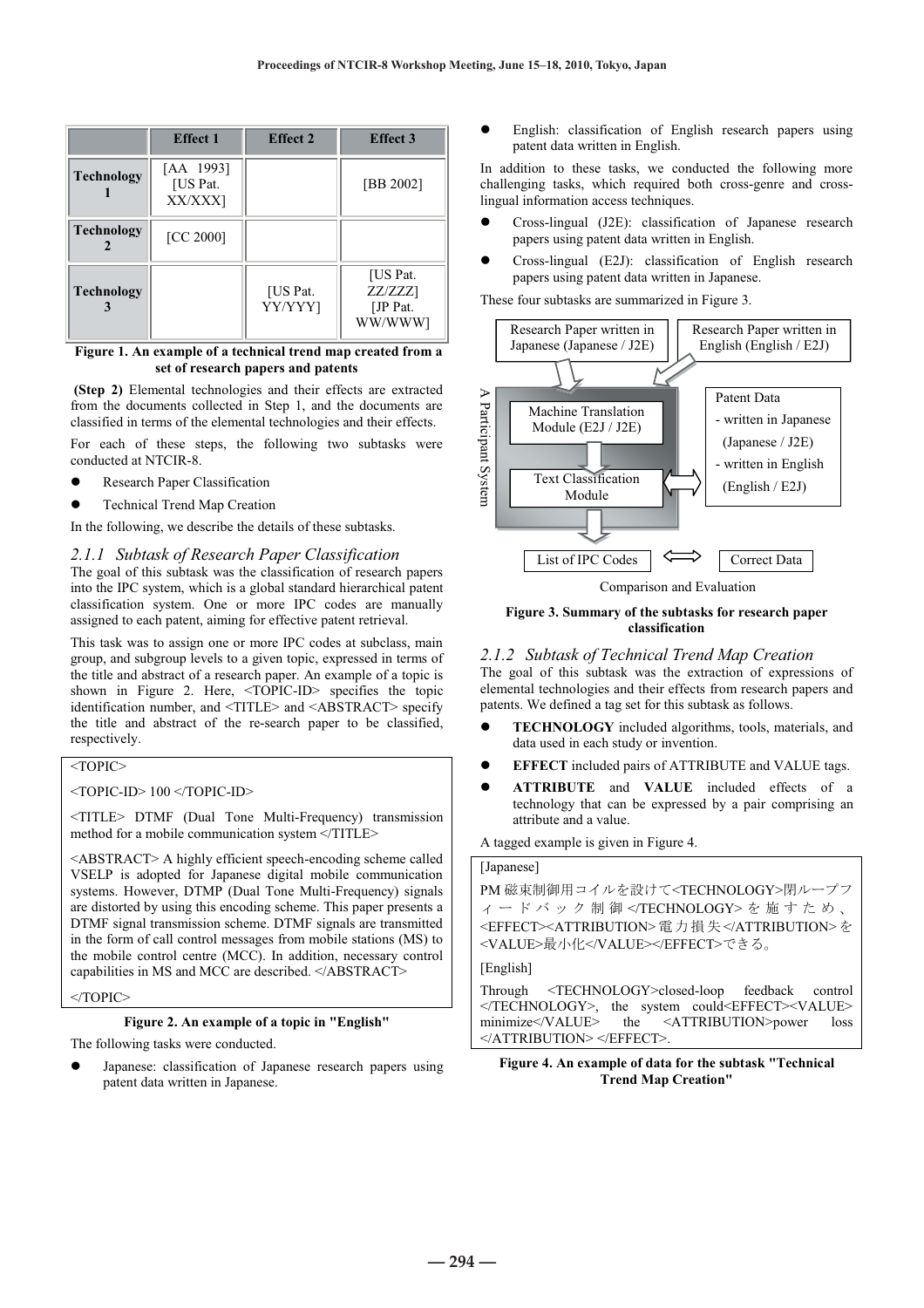The following tasks were conducted.

- Japanese: extraction of technologies and their effects from research papers and patents written in Japanese.
- English: extraction of technologies and their effects from research papers and patents written in English.

In the next subsection, we describe in detail the textual data used in these subtasks.

# **2.2 Textual Data**

An overview of the textual data used in each subtask is shown in Table 1. In the following, we describe details of these data.

| Data                  | Year     | <b>Size</b> | <b>Number</b> | Language  |
|-----------------------|----------|-------------|---------------|-----------|
| (1) Unexamined        | $1993-$  | 100         | 3.50M         | Japanese  |
| Japanese patent       | 2002     | <b>GB</b>   |               |           |
| applications          |          |             |               |           |
| $(2)$ USPTO           | $1993-$  | 33          | 0.99M         | English   |
| patent data           | 2000     | <b>GB</b>   |               |           |
| $(3)$ Patent          | $1993 -$ | 4.2         | 3.50M         | English   |
| Abstracts of          | 2002     | <b>GB</b>   |               |           |
| Japan (translated)    |          |             |               |           |
| into English)         |          |             |               |           |
| $(4)$ NTCIR-1         | 1988-    | 1.4         | 0.26M         | Japanese/ |
| and NTCIR-2           | 1999     | <b>GB</b>   |               | English   |
| <b>CLIR</b> Task test |          |             |               |           |
| collection            |          |             |               |           |
| (Abstracts of         |          |             |               |           |
| research papers)      |          |             |               |           |

**Table 1. Document sets** 

# *2.2.1 Unexamined Japanese Patent Applications*

These data were distributed to the teams participating in the subtask of patent map creation and in the "Japanese" and the "E2J" aspects of the subtask of research paper classification. To standardize the format of the documents, the organizers provided an official tool that inserts SGML-style tags into each document. Table 2 shows the tags inserted by that tool. Although passages were extracted from the specific fields, such as claims and detailed descriptions of the invention, any fields can be used for categorization purposes.

**Table 2. Tags for Japanese Patent Applications** 

| Tags            | <b>Description</b>  |
|-----------------|---------------------|
| $<$ DOC $>$     | document            |
| $<$ DOCNO>      | document identifier |
| $<$ TEXT $>$    | text body           |
| $<$ PASSAGE>    | passage             |
| $\leq$ PNUM $>$ | passage identifier  |

# *2.2.2 USPTO Patent Data*

These data were distributed to the groups participating in the subtask of patent map creation and in the "English" and "J2E" aspects of the subtask of research papers classification. To standardize the format of the documents, the organizers provided an official tool that inserts SGML-style tags into each document. Table 3 shows the tags inserted by that tool. Because the for-mat of the source data was more complicated than that for the Japanese patent applications, we inserted a large number of tags to

enhance the readability of the USPTO patent data. The participant groups were allowed to use <DOC>, <DOCNO>, <TITLE>, <ABST>, <SPEC>, and <CLAIM> for classification purposes.

**Table 3. Tags for USPTO patent data** 

| <b>Tags</b>                            | <b>Description</b>   |
|----------------------------------------|----------------------|
| $<$ DOC $>$                            | document             |
| <docno></docno>                        | document identifier  |
| $\langle$ APP-NO>                      | application number   |
| $<$ APP-DATE>                          | application date     |
| $\langle$ PUB-NO $>$                   | publication number   |
| <pub-type></pub-type>                  | publication type     |
| <pub-date></pub-date>                  | publication date     |
| $\leq$ PRI-IPC $>$                     | primary IPC          |
| $<$ IPC-VER>                           | <b>IPC</b> version   |
| <pri-uspc></pri-uspc>                  | primary USPC         |
| <priority></priority>                  | priority information |
| $\leq$ CITATION>                       | citation(s)          |
| <inventor></inventor>                  | inventor(s)          |
| <assignee></assignee>                  | assignment(s)        |
| $<$ TITLE $>$                          | title                |
| <abst< td=""><td>abstract</td></abst<> | abstract             |
| $<$ SPEC>                              | specification        |
| $<$ CLAIM>                             | claim(s)             |

# *2.2.3 Patent Abstracts of Japan (PAJs)*

These data were distributed to the groups participating in the subtask of patent map creation and in the "English" and the "J2E" aspects of the subtask of research papers classification. The tags shown in Table 4 were assigned to each document in the PAJ. Participant groups were allowed to use all tags.

# *2.2.4 NTCIR-1 and NTCIR-2 Cross-lingual*

# *Information Retrieval (CLIR) Task Test Collection*

This database was distributed to all participant groups, and they were allowed to use it for any purposes. The database was originally used in the CLIR tasks at the first and second NTCIR Workshops (NTCIR-1 and NTCIR-2) [3][4]. It contains 255,960 records of Japanese-English paired documents, with each record comprising a title, the author(s), an abstract, keywords, a publication year, and a conference name.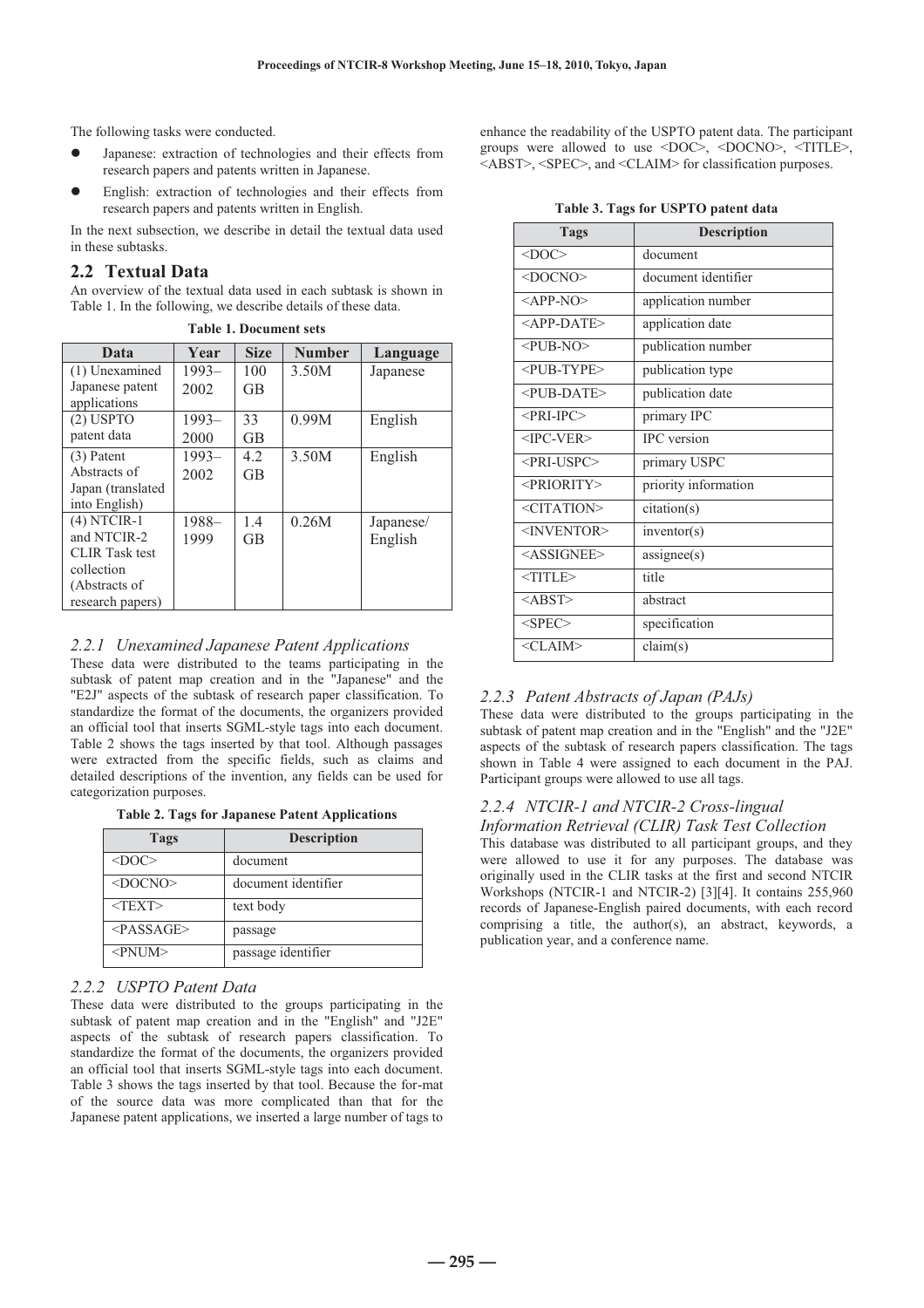| <b>Tags</b> | <b>Description</b>                                                                                                            |
|-------------|-------------------------------------------------------------------------------------------------------------------------------|
| $<$ B110>   | number of the patent document                                                                                                 |
| $<$ B121>   | plain language designation of<br>the kind of documents                                                                        |
| $-B130$     | of document<br>Kind<br>code<br>according to WIPO Standard<br>ST.16                                                            |
| $<$ B190>   | WIPO Standard ST3 code, or<br>other identification, of the<br>office<br>organization<br>$\alpha$ r<br>publishing the document |
| < B210      | $number(s)$ assigned to<br>the<br>application(s)                                                                              |
| < B220      | filing<br>$date(s)$ of<br>the<br>application(s)                                                                               |
| $<$ B310>   | number(s) assigned to priority<br>application(s)                                                                              |
| < B320      | date(s) of filing of priority<br>application(s)                                                                               |
| $<$ B511>   | International<br>Patent                                                                                                       |
| $<$ B512>   | Classification                                                                                                                |
| $<$ B542>   | title of the invention                                                                                                        |
| $<$ B711>   | $name(s)$ of applicant(s)                                                                                                     |
| $<$ B721>   | name(s) of inventor(s) if known<br>to be such                                                                                 |

**Table 4. Tags for the PAJ** 

# **2.3 Training and Evaluation Data**

#### *2.3.1 Subtask of Research Paper Classification*

Sets of topics with manually assigned IPC codes are necessary for the evaluation. However, it is very costly and time consuming to create such data sets. Therefore, we produced the data sets using the following idea.

Essentially, an invention is not patentable if it was already known before the date of filing. However, Article 30 in the Japanese patent law provides a six-month grace period for disclosures made via publication or presentation at a conference or exhibition. In this case, the applicants must mention the proceedings' title (or the conference name) and the date it was published in an "Indication of exceptions to lack of novelty" field (or *exception field*) in the patent. Figure 5 gives an example of an exception field.

We can assume that most of the content of the paper mentioned in the exception field overlaps with the patent. Therefore, if we regard the IPC codes that were assigned to the patent as the codes that should be assigned to the research paper mentioned in the exception field, it becomes possible to create a large-scale data set at low cost.

## (original)

【新規性喪失の例外の表示】特許法第30条第1項適用申 請有り2000年3月14日 社団法人情報処理学会発行の 〔第60回(平成12年前期)全国大会講演論文集 (4)」に発表

(English translation)

[Indication of exceptions to lack of novelty] The provisions set forth in Article 30, Paragraph 1 in Japanese patent law. Proceedings (Volume 4) of the 60th Annual Meeting of the Information Processing Society of Japan, published on March 14, 2000.

#### **Figure 5. An example of the "Indication of exceptions to lack of novelty" field**

The procedure used to create the data set was as follows. Firstly, we extracted publication years and proceedings titles from the exception fields in the Japanese patent applications published in the five-year period 2003-2007. Although the title and authors of a paper are not mentioned in the exception field, the authors are usually the same as the inventors of the patent. We therefore extracted and used the inventors of the patent instead of the authors' names.

Secondly, we compared these extracted data with records in a research paper database using a simple string matching method. From this automatic matching, we obtained, on average, six candidate records for each exception field.

Thirdly, we manually identified the correct match from among the candidate records, and obtained 644 pairs of matching patents and research papers.

From these pairs, we created English and Japanese topics (titles and abstracts) and their correct classifications (IPC codes extracted from patents). For each topic, averages of 1.6, 1.9, and 2.4 IPC codes were assigned at subclass, main group, and subgroup levels, respectively.

We then randomly assigned 95 topics to the "dry run" and the remaining 549 topics to the "formal run". The dry run data were provided to the participant teams as training data for the formal run. A list of pairs of a patent ID and one or more IPC codes were also provided as additional training data. These IPC codes were extracted from each patent in the data sets  $(1)$ ,  $(2)$ , and  $(3)$ .

Participant teams were asked to submit one or more ranked lists<sup>2</sup> of IPC codes for each topic, to be evaluated using Mean Average Precision (MAP), Recall, and Precision measurements. To calculate these measurements for each submitted run, the organizers produced a Perl program that was compatible with the trec\_eval program<sup>3</sup> . The values for MAP, Recall, and Precision are potentially different depending on the version of trec\_eval used.

# *2.3.2 Subtask of Technical Trend Map Creation*

Sets of topics with manually assigned "TECHNOLOGY", "EFFECT", "ATTRIBUTE", and "VALUE" tags are necessary for training and evaluation. Therefore, we asked a human subject to assign these tags to the following four types of text.

-

 $2^2$  The maximum number of IPC codes for a single topic is 1,000.

<sup>3</sup> http://trec.nist.gov/trec\_eval/trec\_eval\_latest.tar.gz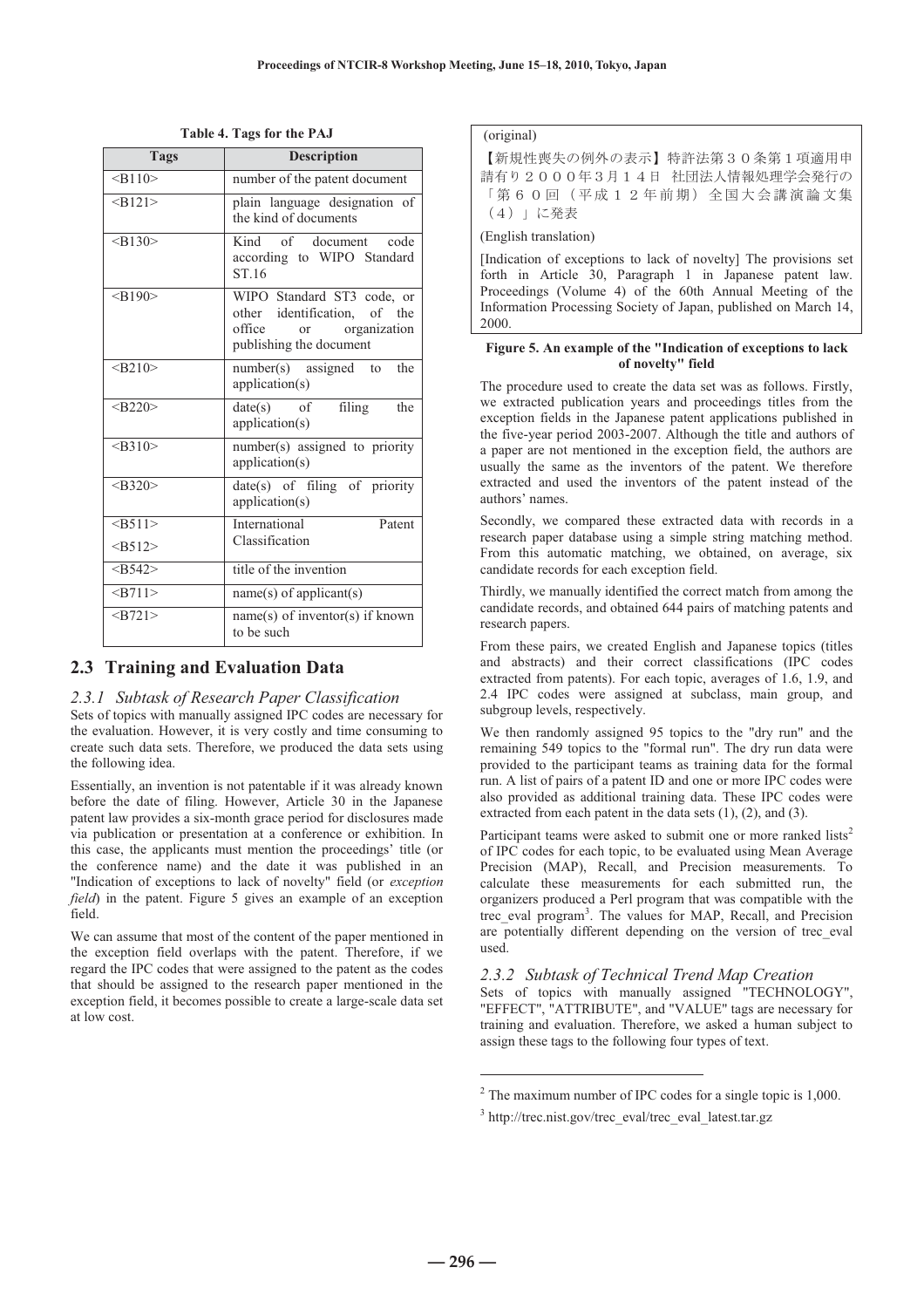- Five hundred Japanese research papers (abstracts)
- $\bullet$  Five hundred Japanese patents (abstracts<sup>4</sup>)
- Five hundred English research papers (abstracts)
- Five hundred English patents (abstracts)

We then randomly selected 50 texts for the "dry run" and 200 texts for the "formal run" for each type of texts. We also provided the remaining 250 texts to the participant teams as training data.

Participant teams were asked to submit texts with automatically annotated tags, to be evaluated using Recall, Precision, and Fmeasure. To calculate these measurements for each submitted run, the organizers produced a Perl program.

# **3. PARTICIPANTS**

#### **3.1 Subtask of Research Paper Classification**

There were 71 participating systems for the Japanese subtask, 24 for the English subtask, and nine for the Cross-lingual (J2E) subtask. There were six participating groups of universities and companies. Table 5 shows the breakdown of these groups.

#### **Table 5. Breakdown of participants for the subtask of Research Paper Classification**

|            | Japan | <b>Other</b><br>Asian<br><b>Countries</b> | <b>Europe</b> |
|------------|-------|-------------------------------------------|---------------|
| University |       |                                           |               |
| Company    |       |                                           |               |

The number of runs for each subtask was as follows.

- Japanese: 71 runs from four groups
- $\bullet$  English: 24 runs from three groups
- J2E: six runs from one group
- There were no runs submitted to E2J.

# **3.2 Subtask of Technical Trend Map Creation**

There were 27 participating systems for the Japanese subtask and 13 for the English subtask. There were nine participating groups of universities and companies. Table 6 shows the breakdown of these groups.

**Table 6. Breakdown of participants for the subtask of Technical Trend Map Creation** 

|            | Japan | Other<br><b>Asian</b><br><b>Countries</b> | <b>Europe</b> |
|------------|-------|-------------------------------------------|---------------|
| University |       |                                           |               |
| Company    |       |                                           |               |

The number of runs for each subtask was as follows.

Japanese: 27 runs from five groups

<u>.</u>

English: 13 runs from four groups

# **4. RESULTS**

#### **4.1 Subtask of Research Paper Classification**

We show the evaluation results for the Japanese, English, and Cross-lingual subtasks in Tables 7-9, 10-12, and 13-15, respectively.

|  |  |  | Table 7. MAP for "Japanese" at subclass level |  |  |  |
|--|--|--|-----------------------------------------------|--|--|--|
|--|--|--|-----------------------------------------------|--|--|--|

| <b>Run ID</b>     | <b>MAP</b> | <b>Run ID</b> | <b>MAP</b> |
|-------------------|------------|---------------|------------|
| HTC04             | 0.7981     | KECIR JSC OR  | 0.7215     |
| HTC07             | 0.7941     | GBCMI9        | 0.7047     |
| HTC11             | 0.7937     | GBCMI3        | 0.6790     |
| HTC06             | 0.7932     | GBCMI8        | 0.6384     |
| HTC <sub>05</sub> | 0.7930     | GBCMI10       | 0.6380     |
| HTC10             | 0.7918     | GBCMI6        | 0.6355     |
| HTC08             | 0.7913     | GBCMI5        | 0.6353     |
| HTC02             | 0.7894     | GBCMI2        | 0.6347     |
| HTC03             | 0.7892     | GBCMI1        | 0.6292     |
| HTC09             | 0.7848     | GBCMI4        | 0.6241     |
| HTC01             | 0.7830     | GBCMI7        | 0.6235     |
| *HCU              | 0.7289     |               |            |

(HCU is the task organizer's system)

| Table 8. MAP for "Japanese" subtask at main group level |  |  |  |  |  |
|---------------------------------------------------------|--|--|--|--|--|
|---------------------------------------------------------|--|--|--|--|--|

| <b>Run ID</b> | <b>MAP</b> | <b>Run ID</b> | <b>MAP</b> |
|---------------|------------|---------------|------------|
| HTC10         | 0.6429     | GBCMI9        | 0.5416     |
| HTC06         | 0.6418     | GBCMI10       | 0.5140     |
| HTC11         | 0.6410     | GBCMI3        | 0.5140     |
| HTC07         | 0.6409     | KECIR JMP OR  | 0.5138     |
| HTC08         | 0.6397     | KECIR JMP REC | 0.5111     |
| HTC04         | 0.6388     | GBCMI2        | 0.4701     |
| HTC09         | 0.6387     | GBCMI1        | 0.4700     |
| HTC05         | 0.6373     | GBCMI8        | 0.4666     |
| HTC03         | 0.6290     | GBCMI5        | 0.4598     |
| HTC02         | 0.6286     | GBCMI6        | 0.4546     |
| HTC01         | 0.6263     | GBCMI7        | 0.4459     |
| <b>HCU</b>    | 0.5566     | GBCMI4        | 0.4458     |

(HCU is the task organizer's system)

<sup>&</sup>lt;sup>4</sup> Tags were assigned to the fields of "technical problem" (「発明 が解決しようとする課題」), "the means for solving a technical problem" (「課題を解決するための手段」), and "effect of the invention" (「発明の効果」) in each abstract.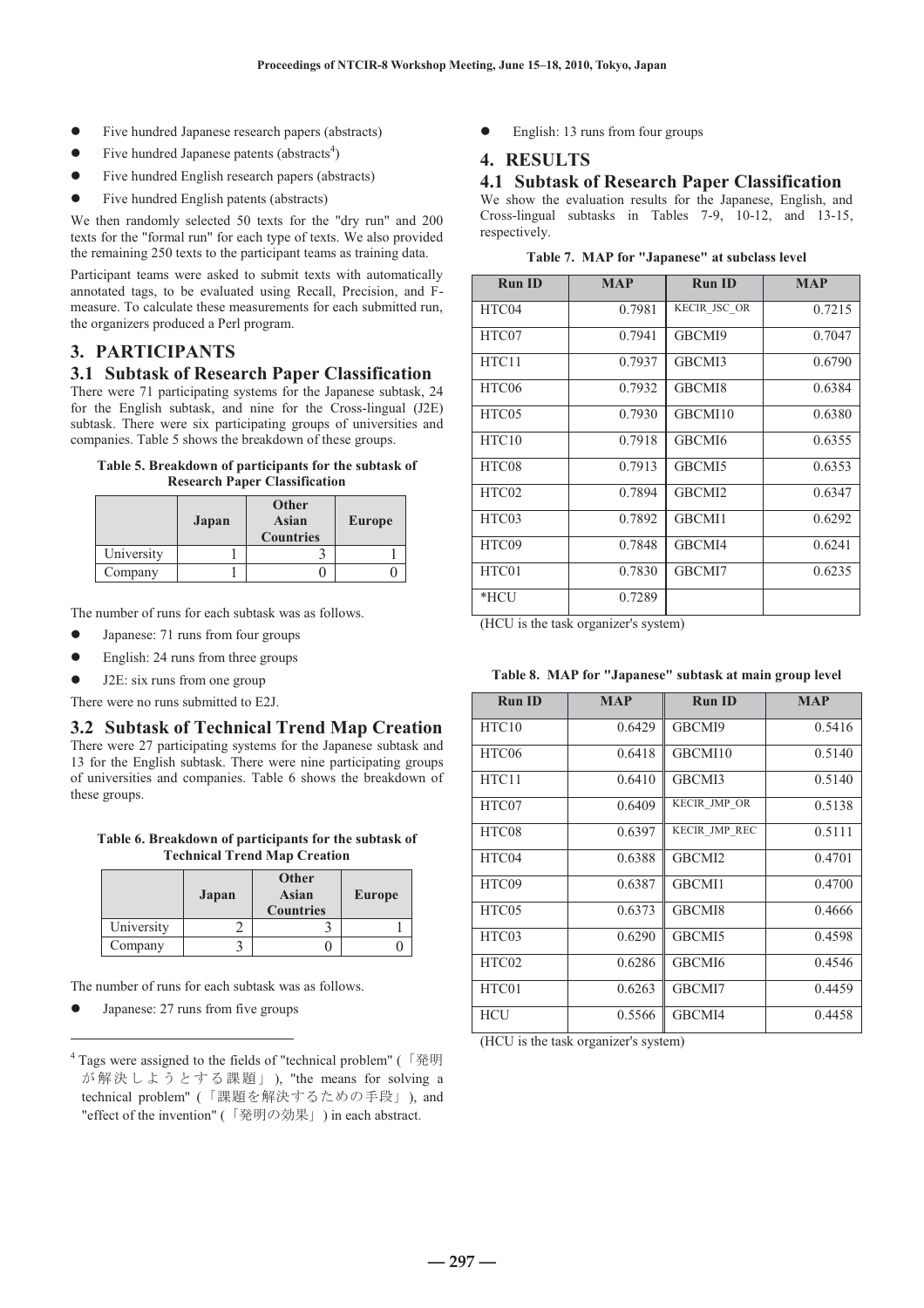**Table 9. MAP for "Japanese" subtask at subgroup level** 

| <b>Run ID</b> | <b>MAP</b> | <b>Run ID</b>      | <b>MAP</b> |
|---------------|------------|--------------------|------------|
| HTC10         | 0.4539     | GBCMI9             | 0.3414     |
| HTC11         | 0.4525     | GBCMI10            | 0.3131     |
| HTC04         | 0.4512     | GBCMI3             | 0.3131     |
| HTC09         | 0.4506     | GBCMI1             | 0.2994     |
| HTC05         | 0.4503     | GBCMI8             | 0.2914     |
| HTC08         | 0.4492     | GBCMI <sub>2</sub> | 0.2884     |
| HTC06         | 0.4487     | GBCMI5             | 0.2883     |
| HTC07         | 0.4487     | GBCMI6             | 0.2788     |
| HTC01         | 0.4427     | GBCMI4             | 0.2716     |
| HTC03         | 0.4425     | GBCMI7             | 0.2705     |
| HTC02         | 0.4419     | KECIR JSG OR       | 0.2532     |
| <b>HCU</b>    | 0.3639     | KECIR JSG REC      | 0.2477     |

(HCU is the task organizer's system)

**Table 10. MAP for "English" subtask at subclass level** 

| <b>Run ID</b>   | <b>MAP</b> | <b>Run ID</b>  | <b>MAP</b> |
|-----------------|------------|----------------|------------|
| KECIR ESC A OR  | 0.7212     | BiTeM combined | 0.6660     |
| KECIR ESC A REC | 0.7132     | BiTeM weak     | 0.6612     |
| KECIR ESC B REC | 0.6892     | <b>PAJ12</b>   | 0.6162     |
| BiTeM sim       | 0.6833     | <b>PAJ11</b>   | 0.6089     |

**Table 11. MAP for "English" subtask at main group level** 

| <b>Run ID</b>   | <b>MAP</b> | <b>Run ID</b>  | <b>MAP</b> |
|-----------------|------------|----------------|------------|
| KECIR EMP A OR  | 0.5474     | BiTeM combined | 0.4799     |
| KECIR EMP A REC | 0.5398     | BiTeM weak     | 0.4689     |
| BiTeM sim       | 0.4971     | <b>PAJ12</b>   | 0.4338     |
| KECIR EMP B REC | 0.4969     | <b>PAJ11</b>   | 0.4221     |

**Table 12. MAP for "English" subtask at subgroup level** 

| <b>Run ID</b>   | <b>MAP</b> | <b>Run ID</b>  | <b>MAP</b> |
|-----------------|------------|----------------|------------|
| KECIR ESG A OR  | 0.3693     | BiTeM combined | 0.2857     |
| KECIR ESG A REC | 0.3546     | BiTeM weak     | 0.2819     |
| BiTeM sim       | 0.2991     | <b>PAJ12</b>   | 0.2648     |
| KECIR ESG B REC | 0.2925     | <b>PAJ11</b>   | 0.2450     |

| Table 13. MAP for "J2E" subtask at subclass level |
|---------------------------------------------------|
|---------------------------------------------------|

| <b>Run ID</b>  | <b>MAP</b> |
|----------------|------------|
| BiTeM sim      | 0.7051     |
| BiTeM combined | 0.6872     |
| BiTeM weak     | 0.6804     |

**Table 14. MAP for "J2E" subtask at main group level** 

| <b>Run ID</b>  | <b>MAP</b> |
|----------------|------------|
| BiTeM sim      | 0.5001     |
| BiTeM combined | 0.4837     |
| BiTeM weak     | 0.4736     |

**Table 15. MAP for "J2E" subtask at subgroup level** 

| <b>Run ID</b>  | <b>MAP</b> |
|----------------|------------|
| BiTeM sim      | 0.3028     |
| BiTeM combined | 0.2925     |
| BiTeM weak     | 0.2819     |

# **4.2 Subtask of Technical Trend Map Creation**

We show the evaluation results for the Japanese and English subtasks in Tables 16-17 and 18-19, respectively.

# **5. CONCLUSION**

We have given an overview of the evaluation and design of the Patent Mining Task at NTCIR-8. For the subtask of research paper classification, we focused on the "Indication of exceptions to lack of novelty" field in Japanese patent applications and thereby created 644 English and Japanese topics and their correct classifications (IPC codes). Six participant groups submitted 101 runs as formal run. For the subtask of technical trend map creation, nine participant groups submitted 40 runs as formal run.

# **6. REFERENCES**

- [1] Iwayama, M., Fujii, A., and Kando, N. 2007. Overview of Classification Subtask at NTCIR-6 Patent Retrieval Task. In *Proceedings of the 6th NTCIR Workshop Meeting*.
- [2] Iwayama, M., Fujii, A., and Kando, N. 2005. Overview of Classification Subtask at NTCIR-5 Patent Retrieval Task. In *Proceedings of the 5th NTCIR Workshop Meeting on Evaluation of Information Access Technologies: Information Retrieval, Question Answering and Cross-Lingual Information Access*.
- [3] Kando, N., Kuriyama, K., Nozue, T., Eguchi, K., Kato, H., and Hidaka, S. 1999. Overview of IR Tasks at the First NTCIR Workshop. In *Proceedings of the 1st NTCIR Workshop on Research in Japanese Text Retrieval and Term Recognition*, 11-44.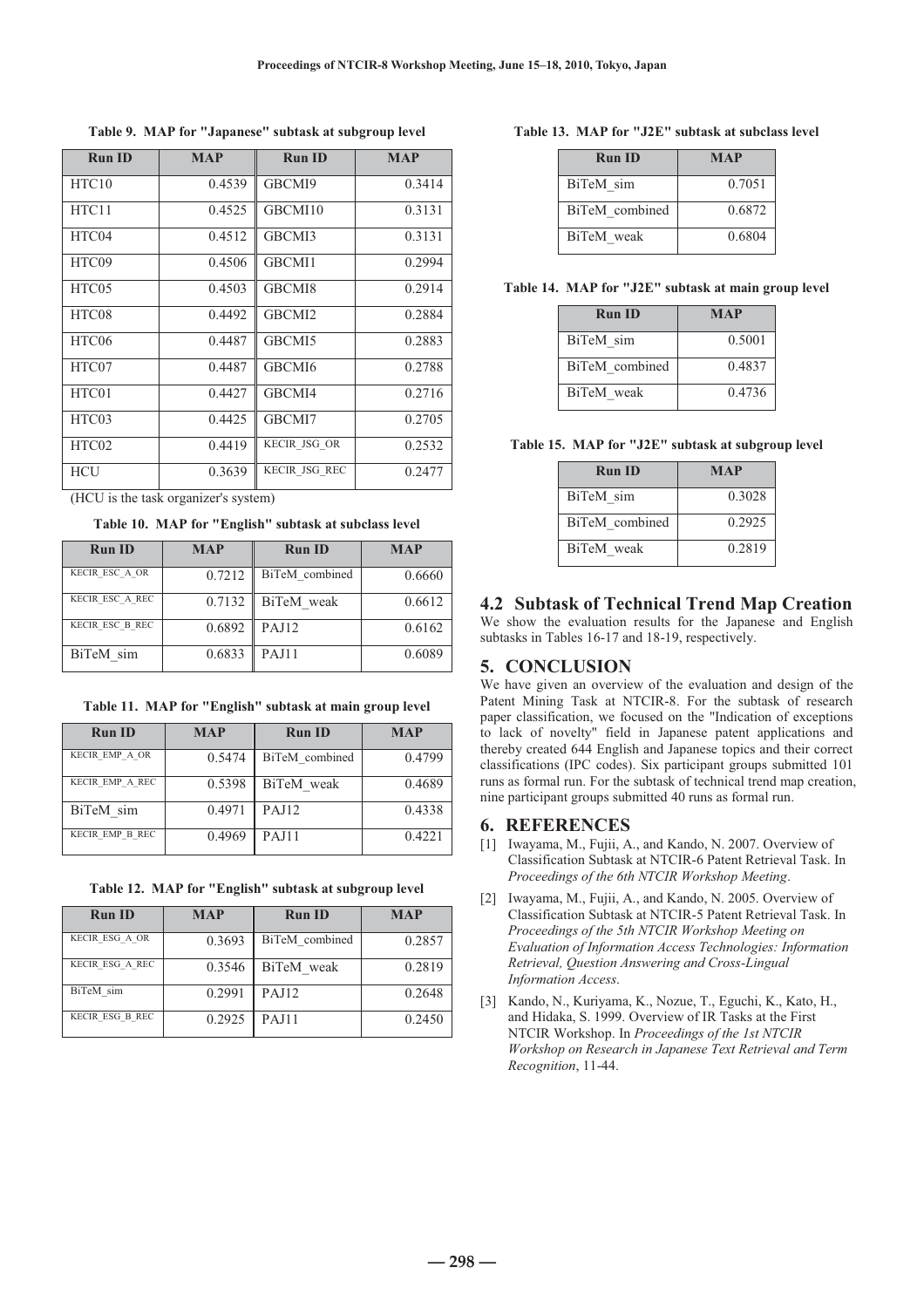- [4] Kando, N., Kuriyama, K., and Yoshioka, M. 2001. Overview of Japanese and English Information Retrieval Tasks (JEIR) at the Second NTCIR Workshop. In *Proceedings of the 2nd NTCIR Workshop Meeting on Evaluation of Chinese & Japanese Text Retrieval and Text Summarization*, 4-37 - 4-60.
- [5] Nanba, H., Fujii, A., Iwayama, M., and Hashimoto, T. 2008. Overview of the Patent Mining Task at the NTCIR-7 Workshop. In *Proceedings of the 7th NTCIR Workshop Meeting on Evaluation of Information Access Technologies: Information Retrieval, Question Answering and Cross-lingual Information Access*, 325-332.

| Run ID        |        | Technology (Title) |           |        | Technology (Abstract) |           | Attribute (Abstract) |           |           |
|---------------|--------|--------------------|-----------|--------|-----------------------|-----------|----------------------|-----------|-----------|
|               | Recall | Precision          | F-measure | Recall | Precision             | F-measure | Recall               | Precision | F-measure |
| $TRL7_1$      | 0.323  | 0.811              | 0.462     | 0.207  | 0.605                 | 0.309     | 0.122                | 0.450     | 0.191     |
| TRL6_1        | 0.323  | 0.769              | 0.455     | 0.196  | 0.617                 | 0.298     | 0.108                | 0.471     | 0.176     |
| TRL3 1        | 0.301  | 0.875              | 0.448     | 0.191  | 0.570                 | 0.286     | 0.135                | 0.404     | 0.203     |
| $TRL4_1$      | 0.301  | 0.903              | 0.452     | 0.191  | 0.590                 | 0.288     | 0.115                | 0.425     | 0.181     |
| $TRL5_1$      | 0.280  | 0.867              | 0.423     | 0.193  | 0.574                 | 0.289     | 0.115                | 0.436     | 0.182     |
| <b>TRL8_1</b> | 0.301  | 0.903              | 0.452     | 0.182  | 0.532                 | 0.272     | 0.118                | 0.376     | 0.180     |
| $TRL1_1$      | 0.290  | 0.871              | 0.435     | 0.188  | 0.602                 | 0.286     | 0.111                | 0.367     | 0.171     |
| TRL2 1        | 0.290  | 0.871              | 0.435     | 0.188  | 0.607                 | 0.287     | 0.108                | 0.376     | 0.168     |
| $*$ HCU       | 0.656  | 0.656              | 0.656     | 0.131  | 0.495                 | 0.206     | 0.095                | 0.394     | 0.153     |
| <b>ONT</b>    | 0.280  | 0.634              | 0.388     | 0.091  | 0.219                 | 0.129     | 0.081                | 0.154     | 0.106     |
| smlab         | 0.000  | 0.000              | 0.000     | 0.000  | 0.000                 | 0.000     | 0.108                | 0.252     | 0.151     |
| $HTC_1$       | 0.000  | 0.000              | 0.000     | 0.000  | 0.000                 | 0.000     | 0.149                | 0.164     | 0.156     |
| HTC 2         | 0.000  | 0.000              | 0.000     | 0.000  | 0.000                 | 0.000     | 0.115                | 0.111     | 0.113     |

| Run ID                        | Value (Abstract) |           |           | Effect (Abstract) |           |           | Average |           |           |
|-------------------------------|------------------|-----------|-----------|-------------------|-----------|-----------|---------|-----------|-----------|
|                               | Recall           | Precision | F-measure | Recall            | Precision | F-measure | Recall  | Precision | F-measure |
| $TRL7_1$                      | 0.163            | 0.539     | 0.251     | 0.051             | 0.500     | 0.093     | 0.181   | 0.573     | 0.275     |
| TRL6_1                        | 0.160            | 0.618     | 0.254     | 0.061             | 0.600     | 0.111     | 0.172   | 0.604     | 0.268     |
| $TRL3_1$                      | 0.184            | 0.394     | 0.251     | 0.055             | 0.500     | 0.098     | 0.183   | 0.491     | 0.266     |
| <b>TRL4 1</b>                 | 0.184            | 0.446     | 0.260     | 0.044             | 0.464     | 0.081     | 0.177   | 0.530     | 0.265     |
| $TRL5_1$                      | 0.170            | 0.467     | 0.249     | 0.041             | 0.429     | 0.075     | 0.172   | 0.534     | 0.260     |
| $TRL8_1$                      | 0.190            | 0.364     | 0.250     | 0.044             | 0.406     | 0.080     | 0.177   | 0.460     | 0.256     |
| $TRL1_1$                      | 0.153            | 0.372     | 0.217     | 0.048             | 0.483     | 0.087     | 0.166   | 0.487     | 0.247     |
| $TRL2_1$                      | 0.146            | 0.364     | 0.209     | 0.044             | 0.481     | 0.081     | 0.163   | 0.491     | 0.244     |
| $*$ HCU                       | 0.105            | 0.383     | 0.165     | 0.061             | 0.310     | 0.103     | 0.160   | 0.491     | 0.241     |
| <b>ONT</b>                    | 0.122            | 0.267     | 0.168     | 0.027             | 0.182     | 0.047     | 0.114   | 0.246     | 0.156     |
| smlab                         | 0.180            | 0.469     | 0.260     | 0.096             | 0.215     | 0.132     | 0.081   | 0.354     | 0.132     |
| HTC 1                         | 0.207            | 0.210     | 0.209     | 0.055             | 0.112     | 0.073     | 0.100   | 0.188     | 0.131     |
| $\overline{HTC}$ <sub>2</sub> | 0.238            | 0.206     | 0.221     | 0.058             | 0.099     | 0.073     | 0.100   | 0.161     | 0.123     |

(HCU is the task organizer's system)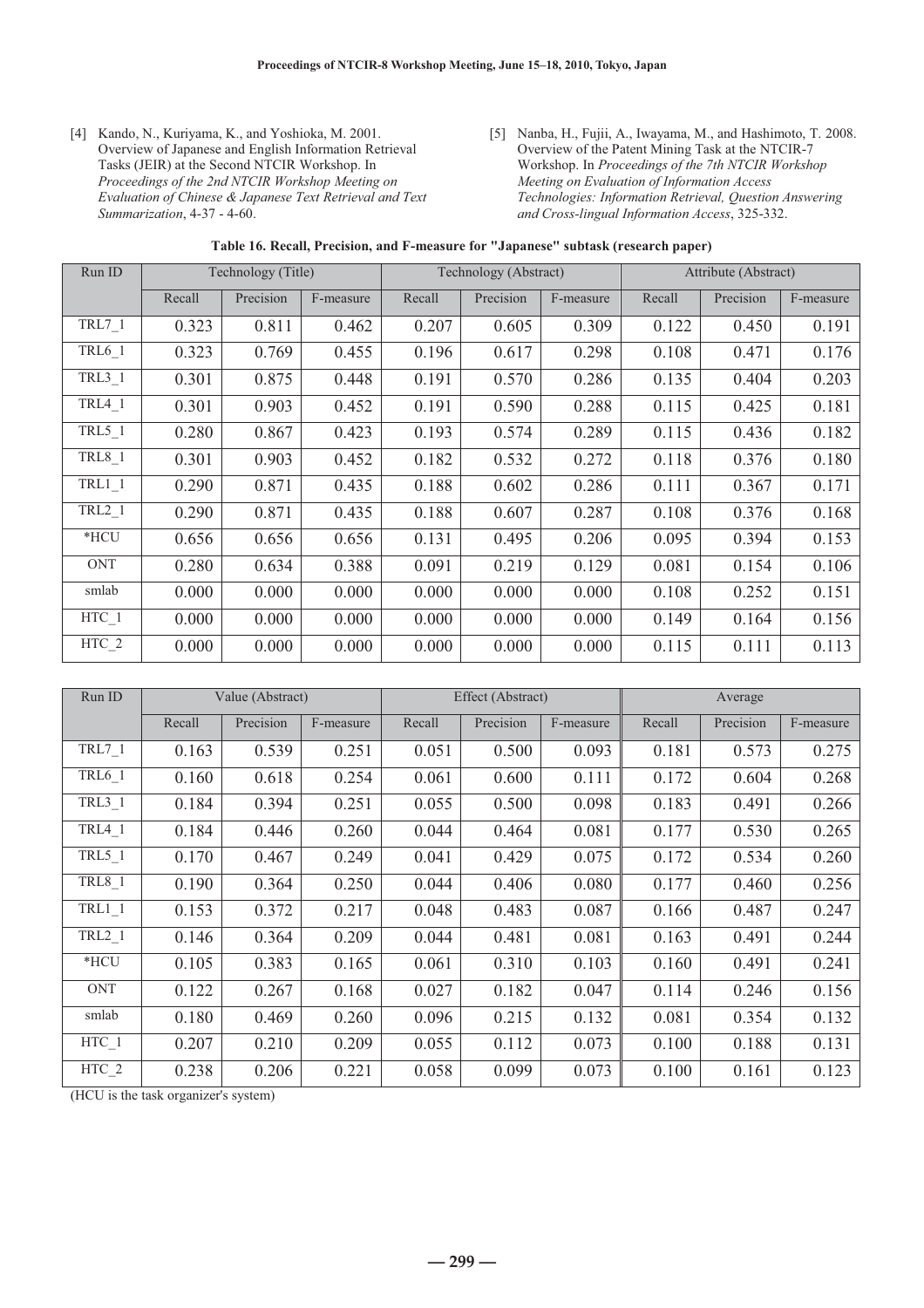| Run ID                      | Technology (Title) |           |           |        | Technology (Abstract) |           | Attribute (Abstract) |           |           |
|-----------------------------|--------------------|-----------|-----------|--------|-----------------------|-----------|----------------------|-----------|-----------|
|                             | Recall             | Precision | F-measure | Recall | Precision             | F-measure | Recall               | Precision | F-measure |
| *HCU                        | 0.556              | 0.455     | 0.500     | 0.439  | 0.490                 | 0.463     | 0.371                | 0.544     | 0.440     |
| <b>TRL6 2</b>               | 0.000              | 0.000     | 0.000     | 0.399  | 0.407                 | 0.403     | 0.403                | 0.523     | 0.455     |
| TRL7_2                      | 0.000              | 0.000     | 0.000     | 0.400  | 0.402                 | 0.401     | 0.405                | 0.519     | 0.455     |
| TRL8_2                      | 0.000              | 0.000     | 0.000     | 0.374  | 0.449                 | 0.408     | 0.332                | 0.545     | 0.413     |
| TRL3_2                      | 0.000              | 0.000     | 0.000     | 0.378  | 0.438                 | 0.406     | 0.332                | 0.532     | 0.409     |
| TRL4_2                      | 0.000              | 0.000     | 0.000     | 0.378  | 0.445                 | 0.409     | 0.330                | 0.535     | 0.408     |
| TRL5_2                      | 0.000              | 0.000     | 0.000     | 0.374  | 0.445                 | 0.407     | 0.322                | 0.553     | 0.407     |
| TRL2_2                      | 0.000              | 0.000     | 0.000     | 0.388  | 0.432                 | 0.409     | 0.330                | 0.490     | 0.394     |
| $TRL1_2$                    | 0.000              | 0.000     | 0.000     | 0.335  | 0.410                 | 0.369     | 0.229                | 0.472     | 0.309     |
| smlab                       | 0.444              | 0.190     | 0.267     | 0.316  | 0.484                 | 0.383     | 0.180                | 0.492     | 0.263     |
| $HTC_1_1$                   | 0.000              | 0.000     | 0.000     | 0.000  | 0.000                 | 0.000     | 0.251                | 0.241     | 0.246     |
| $HTC_2_1$                   | 0.000              | 0.000     | 0.000     | 0.000  | 0.000                 | 0.000     | 0.247                | 0.282     | 0.263     |
| $HTC_1_2$                   | 0.000              | 0.000     | 0.000     | 0.000  | 0.000                 | 0.000     | 0.241                | 0.236     | 0.239     |
| $\text{HTC}_2$ <sub>2</sub> | 0.000              | 0.000     | 0.000     | 0.000  | 0.000                 | 0.000     | 0.237                | 0.273     | 0.254     |
| <b>ONT</b>                  | 0.222              | 0.222     | 0.222     | 0.047  | 0.080                 | 0.060     | 0.219                | 0.296     | 0.252     |

**Table 17. Recall, Precision, and F-measure for "Japanese" subtask (patent)** 

| Run ID            | Value (Abstract) |           |           | Effect (Abstract) |           |           | Average |           |           |
|-------------------|------------------|-----------|-----------|-------------------|-----------|-----------|---------|-----------|-----------|
|                   | Recall           | Precision | F-measure | Recall            | Precision | F-measure | Recall  | Precision | F-measure |
| *HCU              | 0.481            | 0.655     | 0.555     | 0.268             | 0.409     | 0.324     | 0.431   | 0.545     | 0.481     |
| TRL6_2            | 0.540            | 0.681     | 0.602     | 0.256             | 0.517     | 0.342     | 0.437   | 0.506     | 0.469     |
| TRL7_2            | 0.542            | 0.676     | 0.602     | 0.264             | 0.531     | 0.352     | 0.438   | 0.501     | 0.468     |
| TRL8_2            | 0.502            | 0.686     | 0.580     | 0.190             | 0.489     | 0.274     | 0.395   | 0.537     | 0.455     |
| TRL3_2            | 0.504            | 0.701     | 0.587     | 0.198             | 0.487     | 0.282     | 0.397   | 0.530     | 0.454     |
| TRL4_2            | 0.502            | 0.688     | 0.580     | 0.196             | 0.500     | 0.282     | 0.396   | 0.532     | 0.454     |
| TRL5_2            | 0.494            | 0.705     | 0.581     | 0.202             | 0.553     | 0.296     | 0.390   | 0.539     | 0.453     |
| TRL2_2            | 0.517            | 0.664     | 0.581     | 0.209             | 0.477     | 0.290     | 0.404   | 0.508     | 0.450     |
| <b>TRL1 2</b>     | 0.407            | 0.654     | 0.502     | 0.137             | 0.493     | 0.214     | 0.322   | 0.483     | 0.387     |
| smlab             | 0.297            | 0.829     | 0.438     | 0.162             | 0.414     | 0.232     | 0.272   | 0.547     | 0.363     |
| $HTC_1_1$         | 0.580            | 0.434     | 0.496     | 0.164             | 0.223     | 0.189     | 0.233   | 0.346     | 0.278     |
| $HTC_2_1$         | 0.521            | 0.462     | 0.490     | 0.153             | 0.236     | 0.186     | 0.215   | 0.380     | 0.275     |
| $\text{HTC}_{12}$ | 0.572            | 0.432     | 0.492     | 0.155             | 0.217     | 0.181     | 0.227   | 0.344     | 0.274     |
| $HTC_2_2$         | 0.508            | 0.455     | 0.480     | 0.145             | 0.228     | 0.177     | 0.209   | 0.373     | 0.268     |
| <b>ONT</b>        | 0.338            | 0.503     | 0.404     | 0.125             | 0.339     | 0.182     | 0.178   | 0.271     | 0.215     |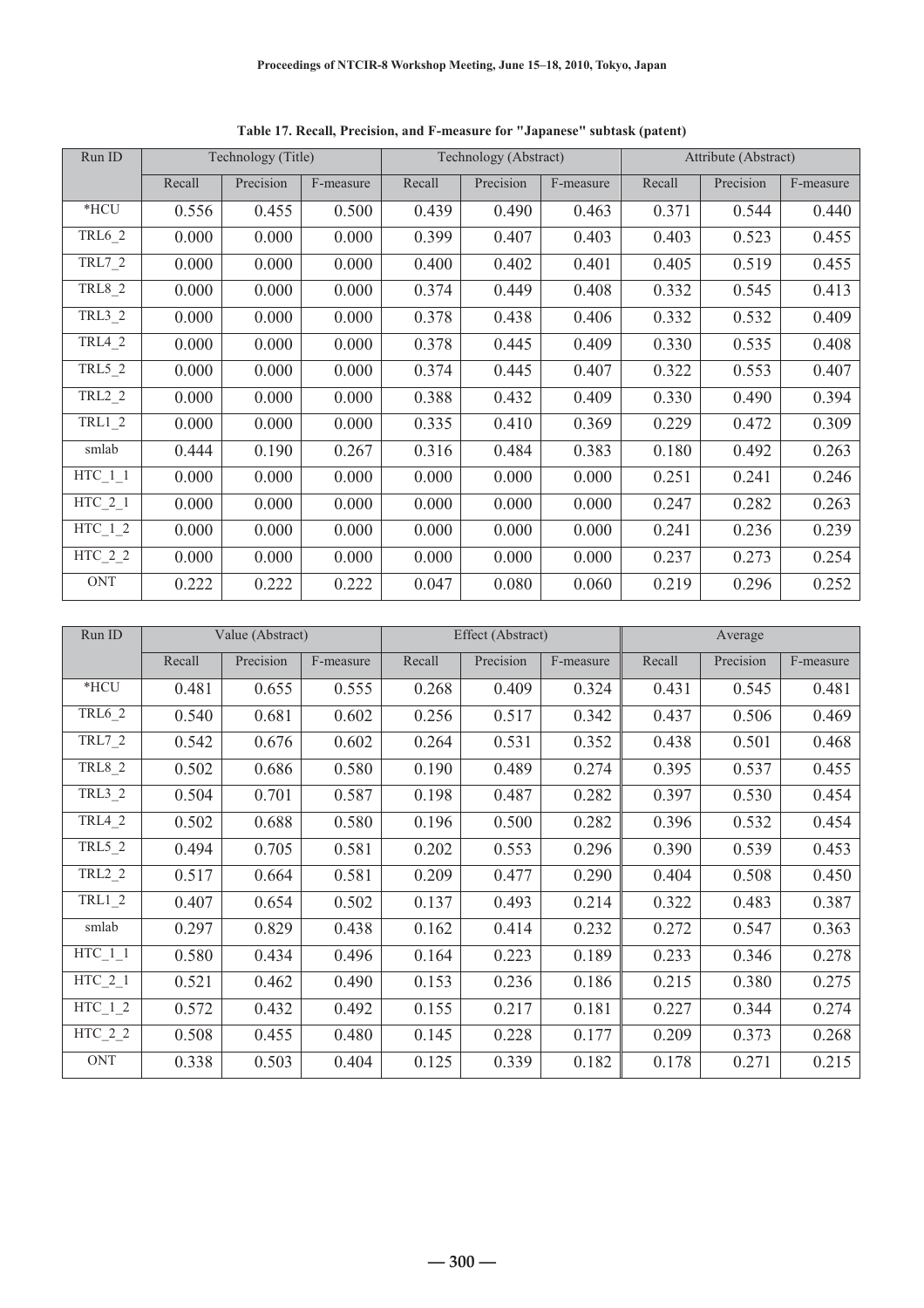| Run ID             | Technology (Title) |           | Technology (Abstract) |        |           | Attribute (Abstract) |        |           |           |
|--------------------|--------------------|-----------|-----------------------|--------|-----------|----------------------|--------|-----------|-----------|
|                    | Recall             | Precision | F-measure             | Recall | Precision | F-measure            | Recall | Precision | F-measure |
| NUSME-3            | 0.247              | 0.426     | 0.313                 | 0.085  | 0.377     | 0.138                | 0.083  | 0.315     | 0.132     |
| BiTeM 3            | 0.204              | 0.463     | 0.284                 | 0.035  | 0.128     | 0.055                | 0.059  | 0.042     | 0.049     |
| BiTeM 2            | 0.215              | 0.513     | 0.303                 | 0.026  | 0.105     | 0.042                | 0.054  | 0.041     | 0.046     |
| NUSME-2            | 0.247              | 0.426     | 0.313                 | 0.085  | 0.372     | 0.138                | 0.034  | 0.233     | 0.060     |
| BiTeM 1            | 0.151              | 0.350     | 0.211                 | 0.044  | 0.118     | 0.064                | 0.059  | 0.034     | 0.043     |
| ISTIC-1            | 0.215              | 0.435     | 0.288                 | 0.061  | 0.368     | 0.105                | 0.015  | 0.429     | 0.028     |
| ISTIC-3            | 0.226              | 0.457     | 0.302                 | 0.061  | 0.457     | 0.108                | 0.005  | 0.167     | 0.010     |
| ISTIC-2            | 0.151              | 0.333     | 0.207                 | 0.032  | 0.268     | 0.057                | 0.015  | 0.375     | 0.028     |
| BiTeM 4            | 0.129              | 0.400     | 0.195                 | 0.038  | 0.165     | 0.062                | 0.029  | 0.053     | 0.038     |
| NUSME-1            | 0.108              | 0.909     | 0.192                 | 0.029  | 0.625     | 0.056                | 0.005  | 0.333     | 0.010     |
| <b>KAIST-IRNLP</b> | 0.140              | 0.812     | 0.239                 | 0.000  | 0.000     | 0.000                | 0.000  | 0.000     | 0.000     |

**Table 18. Recall, Precision, and F-measure for "English" subtask (research paper)** 

| Run ID             | Value (Abstract) |           |           | Effect (Abstract) |           |           | Average |           |           |
|--------------------|------------------|-----------|-----------|-------------------|-----------|-----------|---------|-----------|-----------|
|                    | Recall           | Precision | F-measure | Recall            | Precision | F-measure | Recall  | Precision | F-measure |
| NUSME-3            | 0.093            | 0.409     | 0.152     | 0.041             | 0.143     | 0.063     | 0.105   | 0.380     | 0.164     |
| BiTeM 3            | 0.461            | 0.144     | 0.220     | 0.041             | 0.052     | 0.045     | 0.159   | 0.127     | 0.141     |
| BiTeM 2            | 0.456            | 0.144     | 0.218     | 0.036             | 0.046     | 0.040     | 0.154   | 0.127     | 0.139     |
| NUSME-2            | 0.041            | 0.364     | 0.074     | 0.000             | 0.000     | 0.000     | 0.081   | 0.364     | 0.132     |
| BiTeM 1            | 0.456            | 0.138     | 0.212     | 0.041             | 0.046     | 0.043     | 0.155   | 0.111     | 0.130     |
| ISTIC-1            | 0.047            | 0.429     | 0.084     | 0.000             | 0.000     | 0.000     | 0.064   | 0.405     | 0.110     |
| ISTIC-3            | 0.026            | 0.333     | 0.048     | 0.000             | 0.000     | 0.000     | 0.058   | 0.425     | 0.102     |
| ISTIC-2            | 0.041            | 0.400     | 0.075     | 0.000             | 0.000     | 0.000     | 0.043   | 0.324     | 0.076     |
| BiTeM 4            | 0.041            | 0.133     | 0.063     | 0.000             | 0.000     | 0.000     | 0.047   | 0.138     | 0.070     |
| NUSME-1            | 0.005            | 0.500     | 0.010     | 0.000             | 0.000     | 0.000     | 0.026   | 0.688     | 0.051     |
| <b>KAIST-IRNLP</b> | 0.000            | 0.000     | 0.000     | 0.000             | 0.000     | 0.000     | 0.016   | 0.812     | 0.031     |